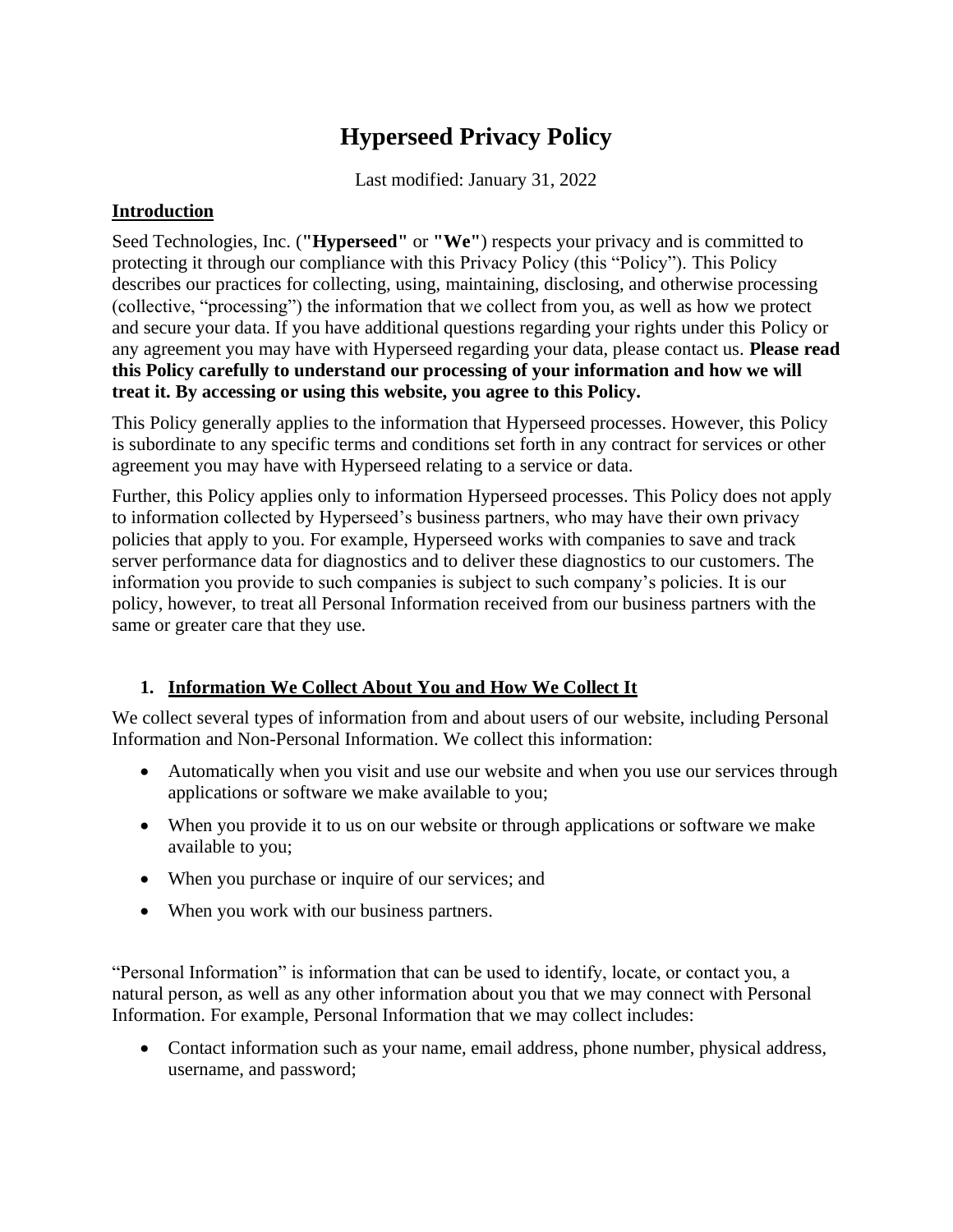- Demographic information, such as your type of employment, job title, and place of employment;
- Relationship information such as your preferences or potential interest in Hyperseed services;
- Behavioral information such as purchases, services requested, customer service inquiries, session data, customer account activity, other customer account information, your IP Address, operating system, browser type, and information about your use of our website or use of our services; and
- Financial information such as credit card or banking information.

"Non-Personal Information," on the other hand, is information that does not identify you as a natural person and is not identifiable to you as a natural person. For example, Non-Personal Information that we collect includes:

- Server usage and performance data which does not include Personal Information
- Cookies and other similar tracking technologies processed in a non-identifiable way;
- Information we anonymize by rendering it unidentifiable to a natural person;
- Information we aggregate by combining it with other data in such a way that no natural person can be identified or linked to any specific information; and
- The name, form, contact details, relationship information, transaction history, or financial information of business entities other than natural persons, such as corporations, limited liability companies, non-profit organizations, and other business entities.

## **2. Our Purpose for Collecting your Information**

Hyperseed collects and processes Personal Information for a variety of purposes depending on the information being processed. Hyperseed may use Personal Information for purposes such as the following:

- To operate, maintain, and provide our services to you through our website or through applications or software we make available to you.
- To provide you with information, products, services, or support that you request from us.
- To fulfill any other purpose for which you provide Personal Information.
- To improve our website and our services.
- To provide customer service and support to you.
- To improve our customer service and support.
- To enhance and personalize customer experience.
- To identify and market services that may be of interest to you.
- To enable you to purchase, renew, and appropriately use our services.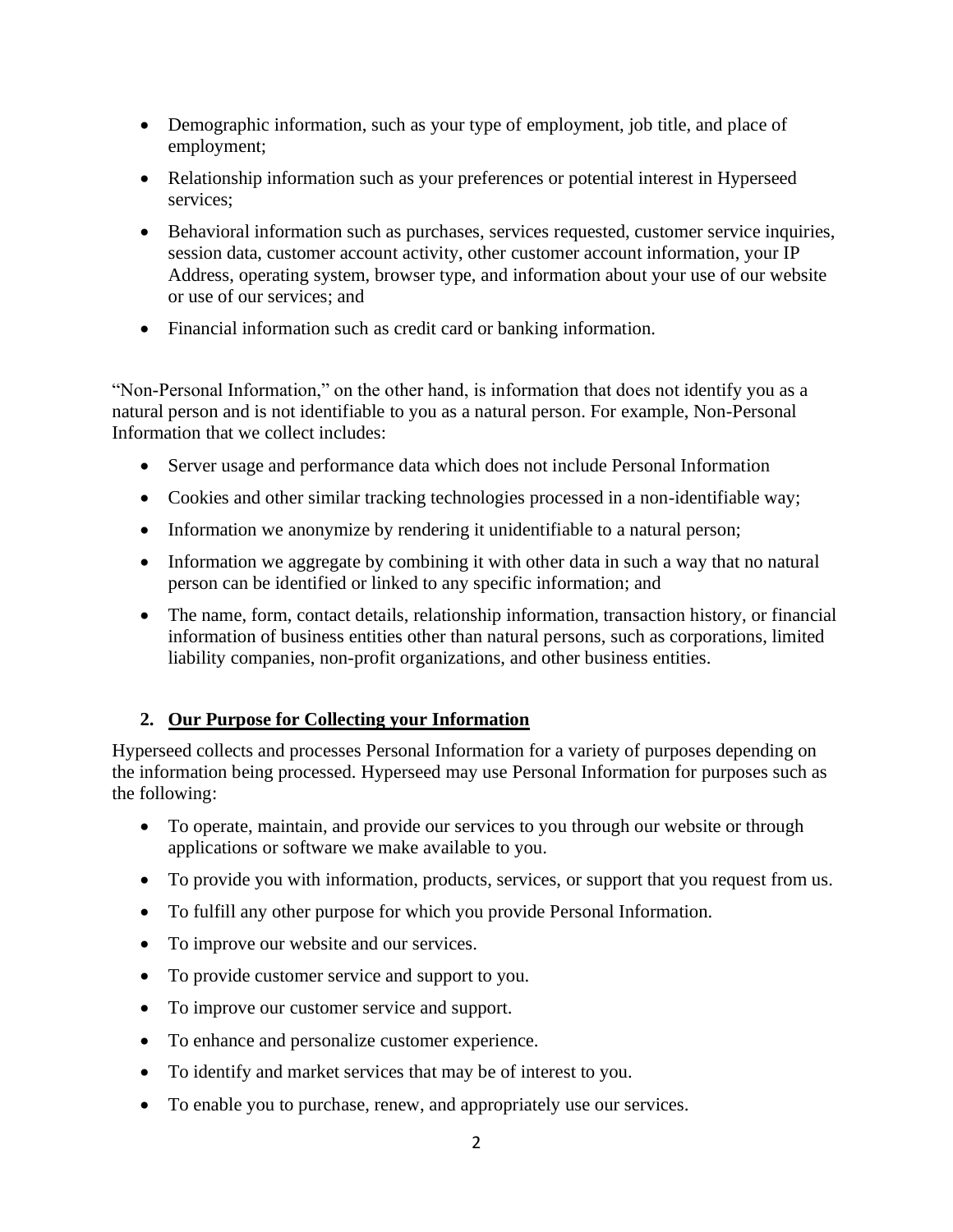- To carry out our obligations and enforce our rights arising from any contracts entered into between you and us, including for billing and collection.
- To send periodic emails including marketing emails about Hyperseed products and services.
- To notify you about changes to our website or any products or services we offer or provide through it.
- In any other way we may describe when you provide Personal Information to us.

We may also use your Personal Information where necessary for us to comply with a legal obligation, including to share information with government and regulatory authorities when required by law or in response to legal process, obligation, or request.

We will request your consent before we use or disclose your Personal information for a materially different purpose than those set forth in this Policy.

With respect to Non-Personal Information, because this information does not identify a natural person, Hyperseed may use and process it for any purpose. Hyperseed expressly reserves the right to use anonymized or aggregated information to improve or develop its goods and services, create and publish reports, conduct statistical analyses about customer interest, monitor industry trends, and otherwise engage in activities that do not result in the disclosure of identifiable information.

## **3. How Your Information is Shared**

We may disclose Non-Personal information and information that does not identify any individual without restriction. We may disclose Personal Information that you provide to us or that we collect in the following ways:

- To our contractors, services providers, and other third parties who provide goods or services to us, such as our service providers, vendors, or operators of software used in our services.
- To a buyer or other successor in the event of a merger, divestiture, restructuring, reorganization, dissolution, or other sale or transfer or some or all of Hyperseed's assets.
- To enforce our rights, protect our property, or protect the rights, property, or safety of others, or as is needed to support external auditing, compliance, and governance functions.
- For any other purpose disclosed by us when you provide the information.
- For any other purpose with your consent.

We may also disclose Personal information to comply with our legal obligations, such as responding to lawful requests from government or judicial entities. In the event we are asked to disclose your Personal Information, we will attempt to validate the request and inform you of it prior to disclosure.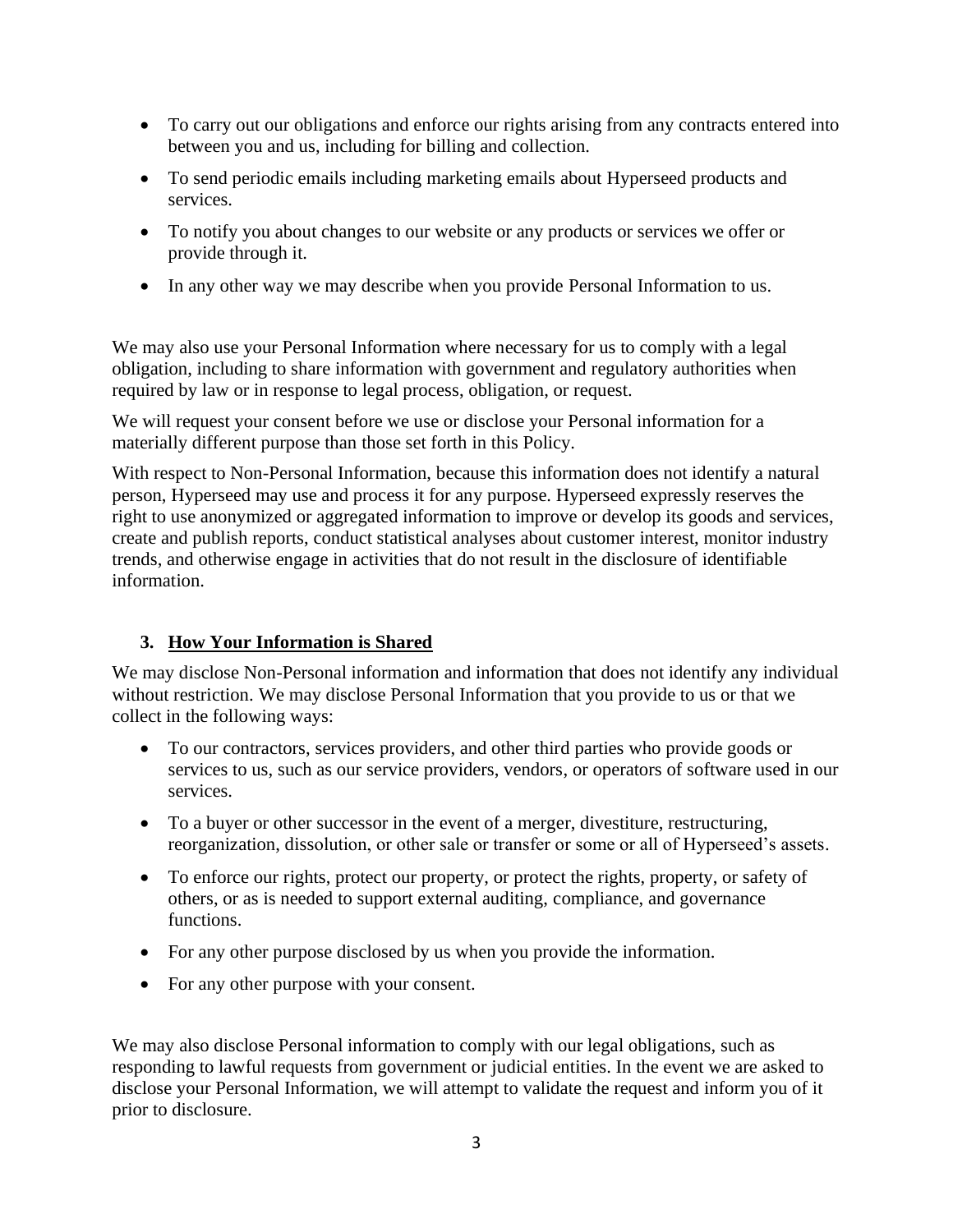We will maintain controls and oversight appropriate to ensure that any third party who we engage to assist us in processing your Personal Information will only have access to the Personal Information necessary for it to perform specific, designated tasks on our behalf, will only use the information for this purpose, and will protect your Personal Information to at least the same extent that we do. Please note, however, that this Policy applies only to information that we process and share with others – it does not apply to Personal Information that you share with third parties.

## **4. How Your Information is Stored and for How Long**

Hyperseed cares about the security of your Personal Information, and we make reasonable effort to ensure your Personal Information is secure. We use appropriate physical, technical, and administrative security measures based on the nature of Personal Information gathered and processed. Unfortunately, no data transmission or storage system can be guaranteed to be 100% secure. Although we do our best to protect your Personal Information, we cannot guarantee the security of your personal information transmitted to our website. The safety and security of your information also depends on you. You are responsible for maintaining the secrecy of your unique password and account information, and for controlling access to your email communications from Hyperseed.

Hyperseed keeps different kinds of information for different lengths of time depending on the purpose for which it is processing the information and depending upon your specific situation. In any event, Hyperseed will retain your Personal Information as long as necessary to accomplish the relevant purpose. Hyperseed will retain Personal Information after ceasing to provide services to you to the extend necessary to comply with any legal obligations. Where we retain data, we do so in accordance with any limitation periods and records retention obligations that are imposed by applicable law.

## **5. Your Choices with Respect to Personal Information**

Your first choice is always to limit the information you provide to us. You may also opt out of certain marketing information by visiting our website and communicating your choices to us, or by clicking "unsubscribe" at the bottom of marketing emails you might receive.

Regarding cookies and other tracking technologies, you can manage these by adjusting the settings on your browser, commonly referred to as the browser's "Do Not Track" settings. All browsers are different, so you ay need to visit the "Help" section of your browser to learn more about cookie preferences and other privacy settings that may be available. You can also manage how your mobile device and mobile browser share location information with Hyperseed, as well as how your mobile browser handles cookies and related technologies by adjusting your mobile device privacy and security settings. Please refer to instructions provided by your mobile service provider or the manufacturer of your device to learn more. In general, Hyperseed will comply with your browser's "Do Not Track" settings.

Hyperseed complies with applicable law regarding your ability to access, correct, and delete your identifiable information. If you have an online account, you may be able to log into your account to access and update certain information provided. For identifiable information that is not linked to an online account, please contact us directly.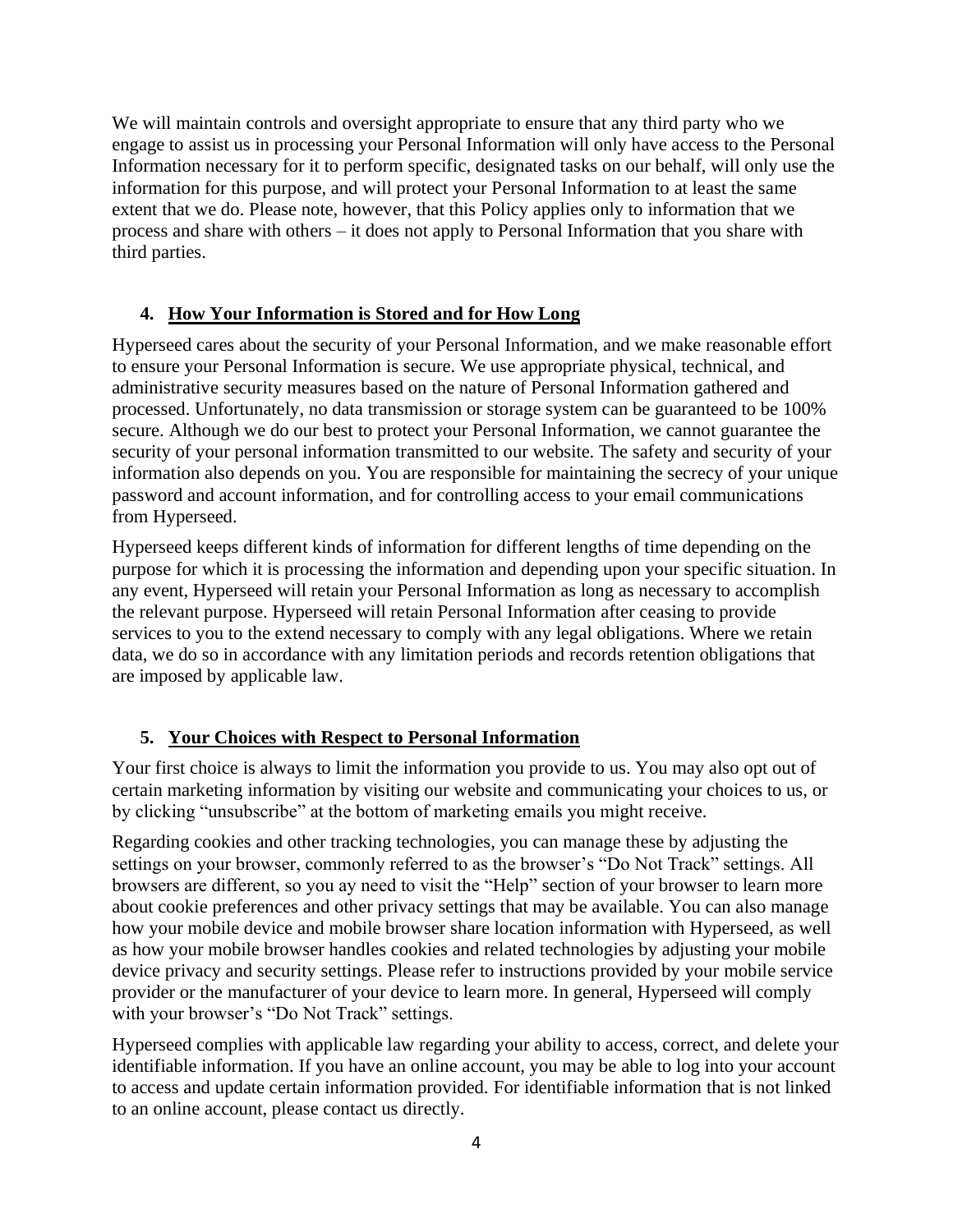For assistance with exercising your choices, or if you have any questions about your choices, please contact us.

#### **6. Personal Information of Children Under Age 16**

Hyperseed does not intend to collect Personal Information from children aged 16 and under. If you are a child under the age of 16, please do not attempt to register for or otherwise use the services or send us any Personal Information. If we learn we have collected Personal Information from a child under 16 years of age, we will delete that information as quickly as possible. If you believe a child is providing us Personal Information, please contact us directly so we may investigate and delete it.

#### **7. For California Residents**:

The California Consumer Privacy Act (the "CCPA") affords those who reside in the State of California certain rights as a data subject. If you are a resident of the State of California, we encourage you to read and learn about those rights on your own, but the following will help you to begin to understand them:

- Access: You have the right to request that we disclose certain information to you about our collection and use of your Personal Information.
- Erasure: In some cases, you may have the right to request that we erase your Personal Information in our possession.
- Data Portability: This allows you to request a copy of your Personal Information that we may have and transfer that information to someone else without any interference from us. In some cases, you may be able to request that we transfer your Personal Information directly to a third party on your behalf.
- The CCPA further provides California residents the right to direct us not to sell your personal information. WE DO NOT SELL YOUR PERSONAL INFORMATION.

We will not discriminate against you for exercising any of your CCPA rights.

The categories of Personal Information that Hyperseed collects from California residents are described in Section 1 above. The purposes for which Hyperseed collects this Personal Information is described in Section 2 above.

In addition, California's "Shine the Light" law permits you to request certain information regarding our disclosure of Personal Information to third parties for their direct marketing purposes.

To make a request regarding any of these rights or to ask questions or provide comments about this Privacy Notice for California Residents, please contact us.